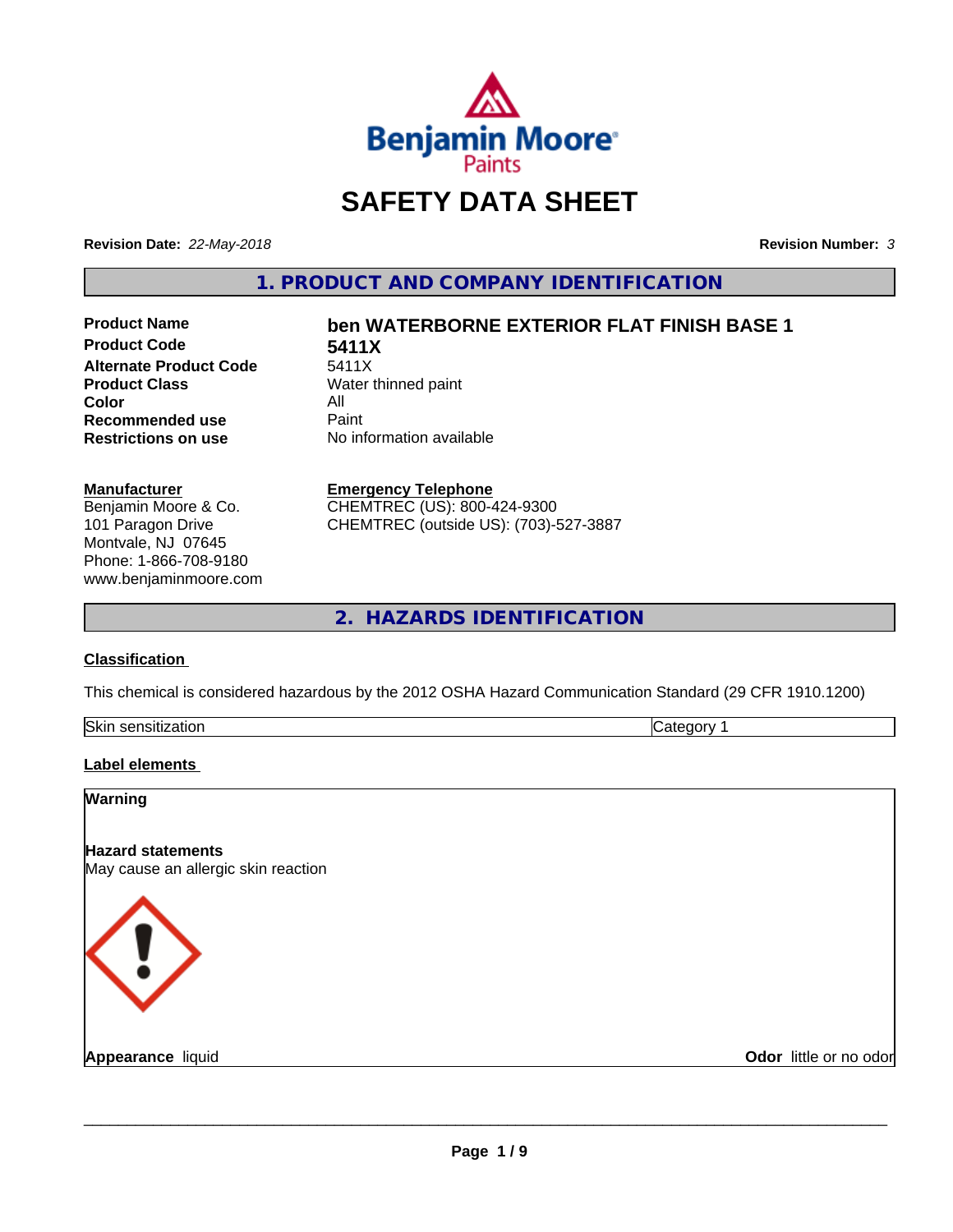## **Precautionary Statements - Prevention**

Avoid breathing dust/fume/gas/mist/vapors/spray Contaminated work clothing should not be allowed out of the workplace Wear protective gloves

## **Skin**

IF ON SKIN: Wash with plenty of soap and water If skin irritation or rash occurs: Get medical advice/attention Wash contaminated clothing before reuse

## **Precautionary Statements - Disposal**

Dispose of contents/container to an approved waste disposal plant

## **Hazards not otherwise classified (HNOC)**

Not applicable

## **Other information**

No information available

## **3. COMPOSITION INFORMATION ON COMPONENTS**

\_\_\_\_\_\_\_\_\_\_\_\_\_\_\_\_\_\_\_\_\_\_\_\_\_\_\_\_\_\_\_\_\_\_\_\_\_\_\_\_\_\_\_\_\_\_\_\_\_\_\_\_\_\_\_\_\_\_\_\_\_\_\_\_\_\_\_\_\_\_\_\_\_\_\_\_\_\_\_\_\_\_\_\_\_\_\_\_\_\_\_\_\_

| <b>Chemical name</b>                           | <b>CAS No.</b> | Weight-% |
|------------------------------------------------|----------------|----------|
| Titanium dioxide                               | 13463-67-7     |          |
| Diatomaceous earth                             | 61790-53-2     |          |
| Sodium C14-C16 olefin sulfonate                | 68439-57-6     | U.5      |
| Carbamic acid, butyl-, 3-iodo-2-propynyl ester | 55406-53-6     | U.5      |

|                                                  | 4. FIRST AID MEASURES                                                                                                                                                                                                               |
|--------------------------------------------------|-------------------------------------------------------------------------------------------------------------------------------------------------------------------------------------------------------------------------------------|
| <b>General Advice</b>                            | No hazards which require special first aid measures.                                                                                                                                                                                |
| <b>Eye Contact</b>                               | Rinse thoroughly with plenty of water for at least 15 minutes and consult a<br>physician.                                                                                                                                           |
| <b>Skin Contact</b>                              | Wash off immediately with soap and plenty of water while removing all<br>contaminated clothes and shoes. If skin irritation persists, call a physician. Wash<br>clothing before reuse. Destroy contaminated articles such as shoes. |
| <b>Inhalation</b>                                | Move to fresh air. If symptoms persist, call a physician.                                                                                                                                                                           |
| Ingestion                                        | Clean mouth with water and afterwards drink plenty of water. Consult a physician<br>if necessary.                                                                                                                                   |
| <b>Most Important</b><br><b>Symptoms/Effects</b> | May cause allergic skin reaction.                                                                                                                                                                                                   |
| <b>Notes To Physician</b>                        | Treat symptomatically.                                                                                                                                                                                                              |
|                                                  | 5. FIRE-FIGHTING MEASURES                                                                                                                                                                                                           |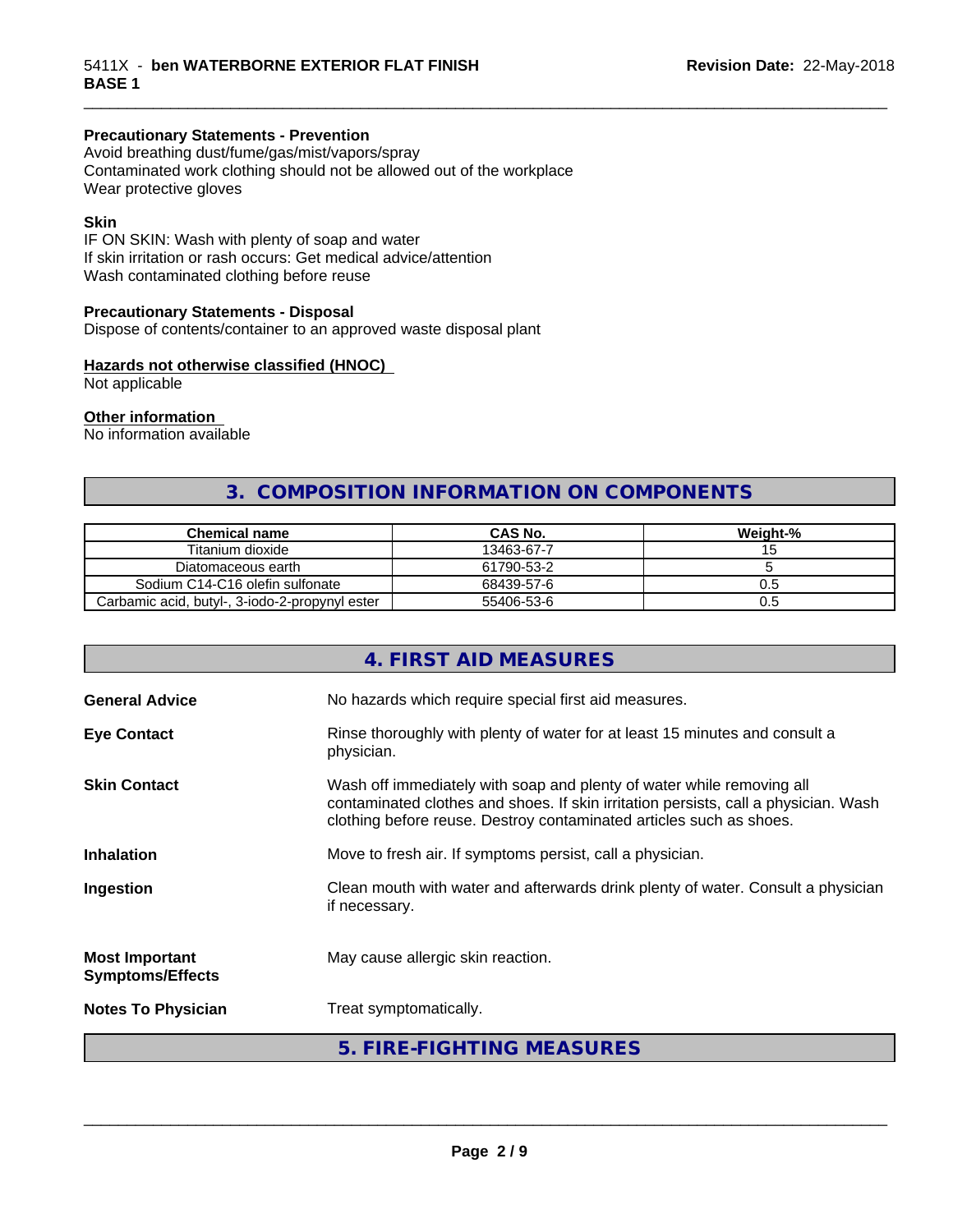| Health: 1<br><b>Flammability: 0</b><br>NFPA                                      | <b>Instability: 0</b><br><b>Special: Not Applicable</b>                                                                                      |
|----------------------------------------------------------------------------------|----------------------------------------------------------------------------------------------------------------------------------------------|
| Lower flammability limit:<br><b>Upper flammability limit:</b>                    | Not applicable<br>Not applicable                                                                                                             |
| <b>Flammability Limits In Air</b>                                                |                                                                                                                                              |
| <b>Flash Point Data</b><br>Flash Point (°F)<br>Flash Point (°C)<br><b>Method</b> | Not applicable<br>Not applicable<br>Not applicable                                                                                           |
| <b>Sensitivity To Static Discharge</b>                                           | No.                                                                                                                                          |
| <b>Sensitivity To Mechanical Impact</b>                                          | No.                                                                                                                                          |
| <b>Specific Hazards Arising From The Chemical</b>                                | Closed containers may rupture if exposed to fire or<br>extreme heat.                                                                         |
| <b>Protective Equipment And Precautions For</b><br><b>Firefighters</b>           | As in any fire, wear self-contained breathing apparatus<br>pressure-demand, MSHA/NIOSH (approved or equivalent)<br>and full protective gear. |
| <b>Suitable Extinguishing Media</b>                                              | Use extinguishing measures that are appropriate to local<br>circumstances and the surrounding environment.                                   |

\_\_\_\_\_\_\_\_\_\_\_\_\_\_\_\_\_\_\_\_\_\_\_\_\_\_\_\_\_\_\_\_\_\_\_\_\_\_\_\_\_\_\_\_\_\_\_\_\_\_\_\_\_\_\_\_\_\_\_\_\_\_\_\_\_\_\_\_\_\_\_\_\_\_\_\_\_\_\_\_\_\_\_\_\_\_\_\_\_\_\_\_\_

## **NFPA Legend**

- 0 Not Hazardous
- 1 Slightly
- 2 Moderate
- 3 High
- 4 Severe

*The ratings assigned are only suggested ratings, the contractor/employer has ultimate responsibilities for NFPA ratings where this system is used.*

*Additional information regarding the NFPA rating system is available from the National Fire Protection Agency (NFPA) at www.nfpa.org.*

## **6. ACCIDENTAL RELEASE MEASURES**

| <b>Personal Precautions</b>      | Avoid contact with skin, eyes and clothing. Ensure adequate ventilation.                             |
|----------------------------------|------------------------------------------------------------------------------------------------------|
| <b>Other Information</b>         | Prevent further leakage or spillage if safe to do so.                                                |
| <b>Environmental precautions</b> | See Section 12 for additional Ecological Information.                                                |
| <b>Methods for Cleaning Up</b>   | Soak up with inert absorbent material. Sweep up and shovel into suitable<br>containers for disposal. |
|                                  |                                                                                                      |

## **7. HANDLING AND STORAGE**

Handling **Handling** Avoid contact with skin, eyes and clothing. Avoid breathing vapors, spray mists or sanding dust. In case of insufficient ventilation, wear suitable respiratory equipment.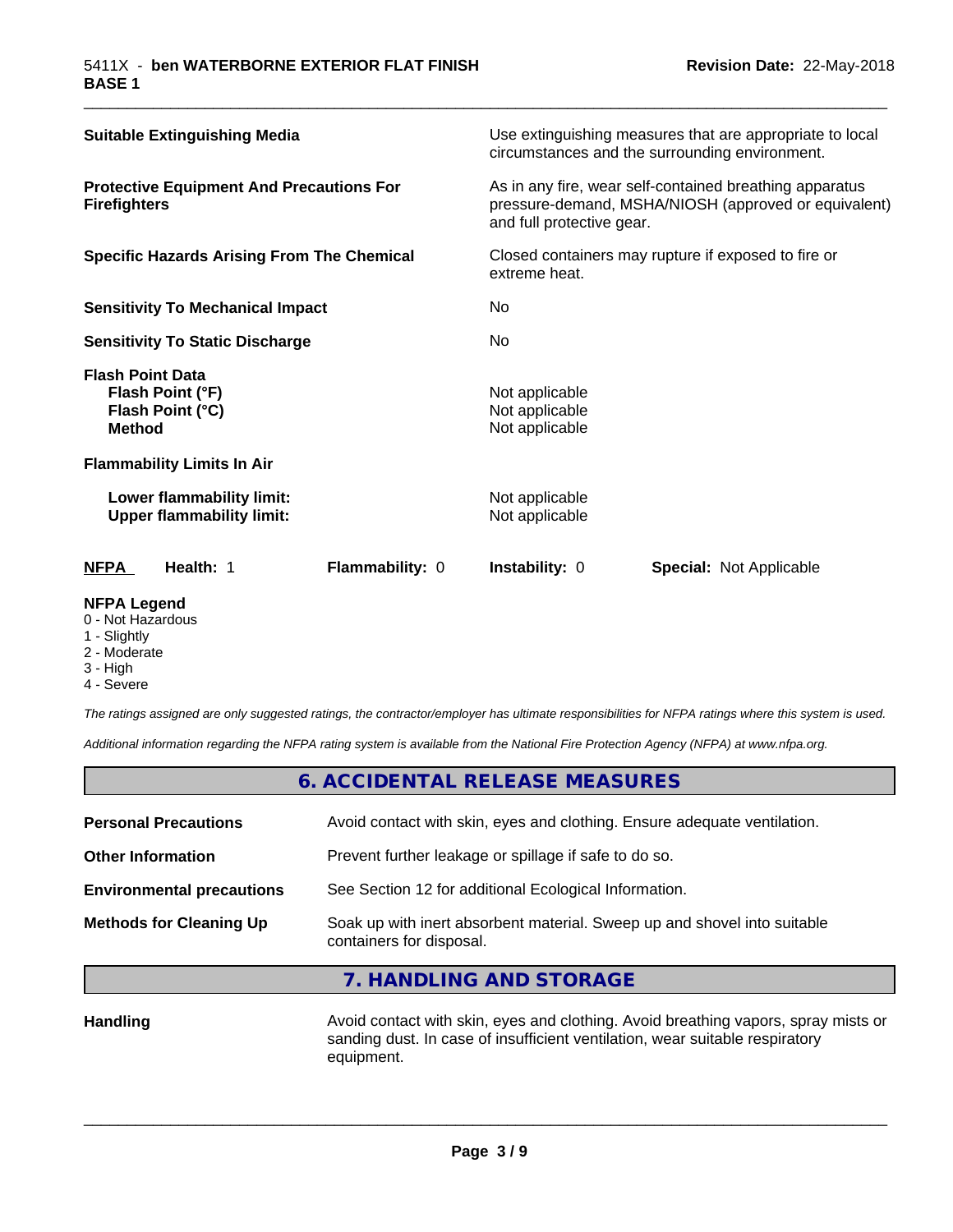**Storage** Keep container tightly closed. Keep out of the reach of children.

**Incompatible Materials** No information available

## **8. EXPOSURE CONTROLS/PERSONAL PROTECTION**

## **Exposure Limits**

| <b>Chemical name</b> | <b>ACGIH TLV</b>              | <b>OSHA PEL</b>           |
|----------------------|-------------------------------|---------------------------|
| Titanium dioxide     | TWA<br>10 mg/m <sup>3</sup> - | <b>TWA</b><br>15 ma/m $3$ |
| Diatomaceous earth   | N/E                           |                           |
|                      |                               | <b>TWA</b><br>20 mppcf    |

### **Legend**

ACGIH - American Conference of Governmental Industrial Hygienists Exposure Limits OSHA - Occupational Safety & Health Administration Exposure Limits N/E - Not Established

**Engineering Measures** Ensure adequate ventilation, especially in confined areas.

## **Personal Protective Equipment**

| <b>Eye/Face Protection</b>    | Safety glasses with side-shields.                                        |
|-------------------------------|--------------------------------------------------------------------------|
| <b>Skin Protection</b>        | Protective gloves and impervious clothing.                               |
| <b>Respiratory Protection</b> | In case of insufficient ventilation wear suitable respiratory equipment. |
| <b>Hygiene Measures</b>       | Avoid contact with skin, eyes and clothing. Remove and wash contaminated |

clothing before re-use. Wash thoroughly after handling.

## **9. PHYSICAL AND CHEMICAL PROPERTIES**

| liquid                   |
|--------------------------|
| little or no odor        |
| No information available |
| $10.9 - 11.3$            |
| $1.30 - 1.35$            |
| No information available |
| No information available |
| No information available |
| No information available |
| No information available |
| No information available |
| No information available |
| 45 - 55                  |
| $30 - 40$                |
| $45 - 55$                |
| $60 - 70$                |
| < 50                     |
| 212                      |
| 100                      |
| 32                       |
| 0                        |
| Not applicable           |
| Not applicable           |
|                          |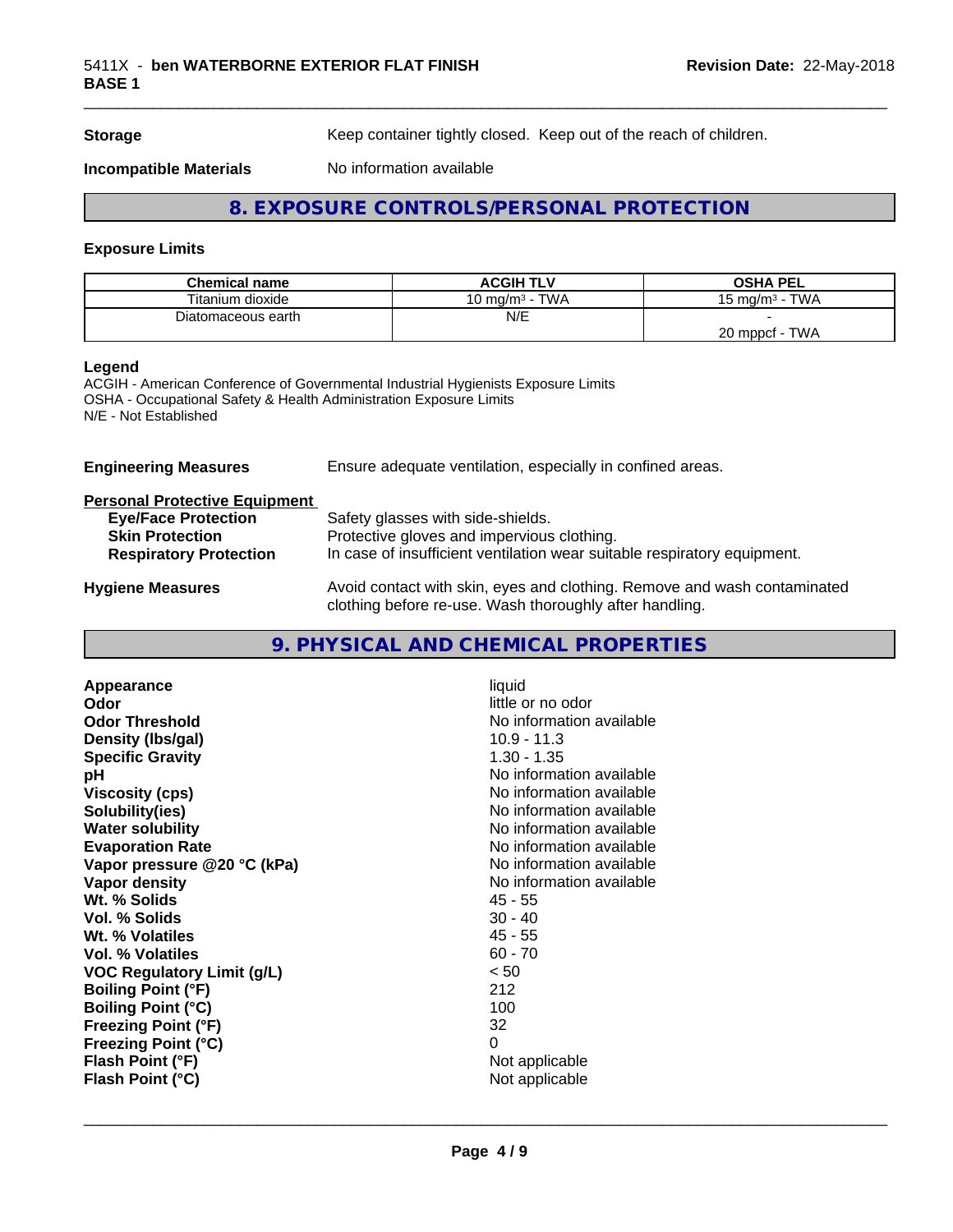**Method** Not applicable **Flammability (solid, gas)** Not applicable<br>
Upper flammability limit:<br>
Not applicable<br>
Not applicable Upper flammability limit:<br>
Lower flammability limit:<br>
Not applicable<br>
Not applicable **Lower flammability limit:**<br> **Autoignition Temperature (°F)**<br>
Mo information available Autoignition Temperature (°F)<br>
Autoignition Temperature (°C)<br>
No information available Autoignition Temperature (°C)<br>
Decomposition Temperature (°F)<br>
No information available **Decomposition Temperature (°F)**<br> **Decomposition Temperature (°C)** No information available<br>
No information available **Decomposition Temperature (°C)**<br>Partition coefficient

**No information available** 

\_\_\_\_\_\_\_\_\_\_\_\_\_\_\_\_\_\_\_\_\_\_\_\_\_\_\_\_\_\_\_\_\_\_\_\_\_\_\_\_\_\_\_\_\_\_\_\_\_\_\_\_\_\_\_\_\_\_\_\_\_\_\_\_\_\_\_\_\_\_\_\_\_\_\_\_\_\_\_\_\_\_\_\_\_\_\_\_\_\_\_\_\_

## **10. STABILITY AND REACTIVITY**

| <b>Reactivity</b>                         | Not Applicable                           |
|-------------------------------------------|------------------------------------------|
| <b>Chemical Stability</b>                 | Stable under normal conditions.          |
| <b>Conditions to avoid</b>                | Prevent from freezing.                   |
| <b>Incompatible Materials</b>             | No materials to be especially mentioned. |
| <b>Hazardous Decomposition Products</b>   | None under normal use.                   |
| <b>Possibility of hazardous reactions</b> | None under normal conditions of use.     |

## **11. TOXICOLOGICAL INFORMATION**

| Information on likely routes of exposure                                                                                                                                                                                                                                                                              |  |  |
|-----------------------------------------------------------------------------------------------------------------------------------------------------------------------------------------------------------------------------------------------------------------------------------------------------------------------|--|--|
| Eye contact, skin contact and inhalation.                                                                                                                                                                                                                                                                             |  |  |
|                                                                                                                                                                                                                                                                                                                       |  |  |
| No information available                                                                                                                                                                                                                                                                                              |  |  |
| Symptoms related to the physical, chemical and toxicological characteristics                                                                                                                                                                                                                                          |  |  |
| No information available                                                                                                                                                                                                                                                                                              |  |  |
| Delayed and immediate effects as well as chronic effects from short and long-term exposure                                                                                                                                                                                                                            |  |  |
| May cause slight irritation.<br>Substance may cause slight skin irritation. Prolonged or repeated contact may dry<br>skin and cause irritation.                                                                                                                                                                       |  |  |
| May cause irritation of respiratory tract.<br>Ingestion may cause gastrointestinal irritation, nausea, vomiting and diarrhea.<br>May cause an allergic skin reaction<br>No information available.<br>No information available.<br>No information available.<br>No information available.<br>No information available. |  |  |
|                                                                                                                                                                                                                                                                                                                       |  |  |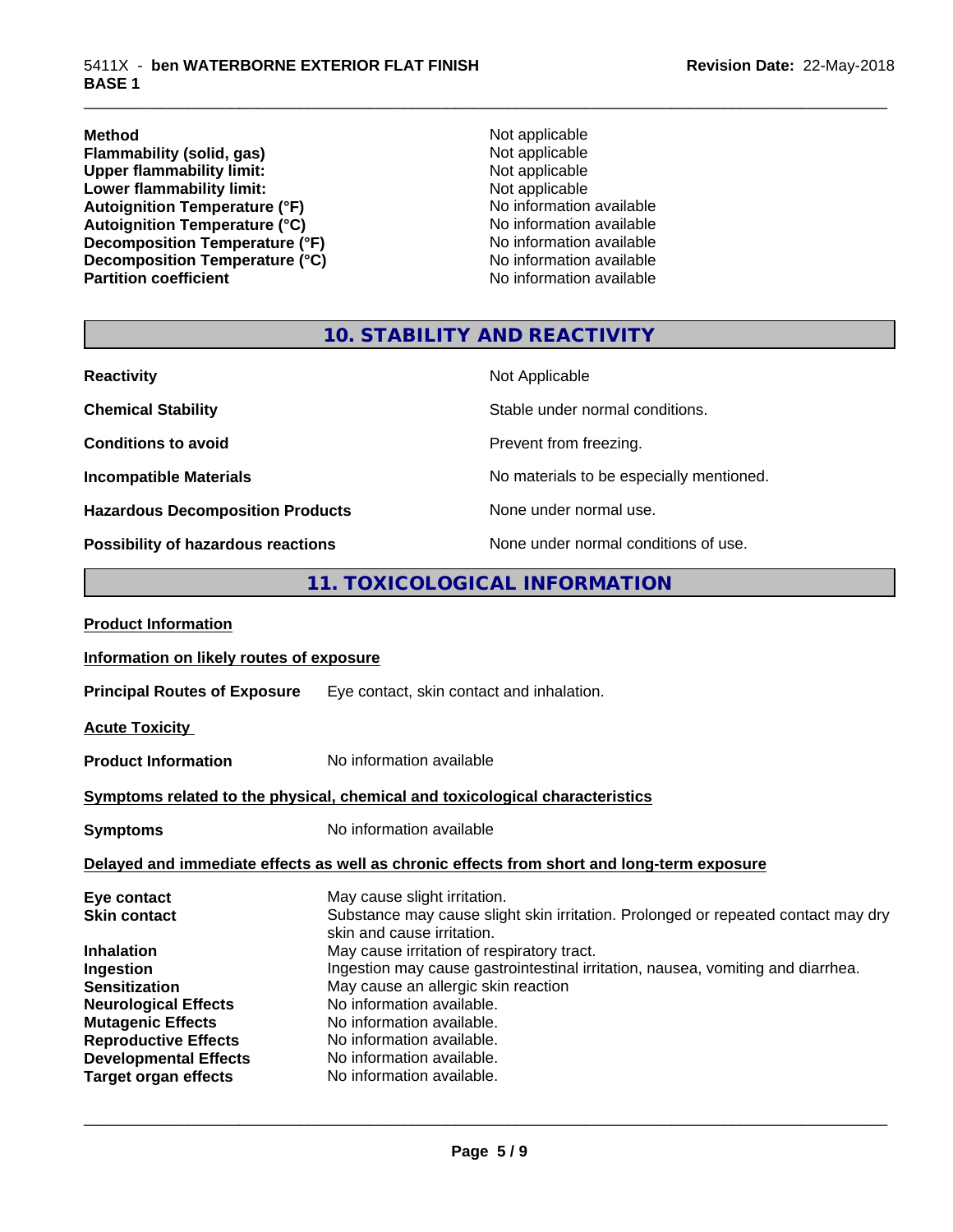| <b>STOT - single exposure</b>   | No information available. |
|---------------------------------|---------------------------|
| <b>STOT - repeated exposure</b> | No information available. |
| Other adverse effects           | No information available. |
| <b>Aspiration Hazard</b>        | No information available  |

**Numerical measures of toxicity**

**The following values are calculated based on chapter 3.1 of the GHS document**

| <b>ATEmix (oral)</b>          | 68055 mg/kg |
|-------------------------------|-------------|
| ATEmix (inhalation-dust/mist) | 462.7 mg/L  |

### **Component Information**

Titanium dioxide LD50 Oral: > 10000 mg/kg (Rat)

### **Carcinogenicity**

*The information below indicateswhether each agency has listed any ingredient as a carcinogen:.*

| <b>Chemical</b><br>name  | <b>IARC</b>                    | <b>NTP</b> | <b>OSHA</b> |
|--------------------------|--------------------------------|------------|-------------|
|                          | . .<br>2B<br>Possible<br>Human |            | Listed<br>. |
| .<br>dioxide<br>⊺itanium | Carcinogen                     |            |             |

\_\_\_\_\_\_\_\_\_\_\_\_\_\_\_\_\_\_\_\_\_\_\_\_\_\_\_\_\_\_\_\_\_\_\_\_\_\_\_\_\_\_\_\_\_\_\_\_\_\_\_\_\_\_\_\_\_\_\_\_\_\_\_\_\_\_\_\_\_\_\_\_\_\_\_\_\_\_\_\_\_\_\_\_\_\_\_\_\_\_\_\_\_

• Although IARC has classified titanium dioxide as possibly carcinogenic to humans (2B), their summary concludes: "No significant exposure to titanium dioxide is thought to occur during the use of products in which titanium dioxide is bound to other materials, such as paint."

#### **Legend**

IARC - International Agency for Research on Cancer NTP - National Toxicity Program OSHA - Occupational Safety & Health Administration

**12. ECOLOGICAL INFORMATION**

## **Ecotoxicity Effects**

The environmental impact of this product has not been fully investigated.

## **Product Information**

## **Acute Toxicity to Fish**

No information available

## **Acute Toxicity to Aquatic Invertebrates**

No information available

## **Acute Toxicity to Aquatic Plants**

No information available

## **Persistence / Degradability**

No information available.

#### **Bioaccumulation**

No information available.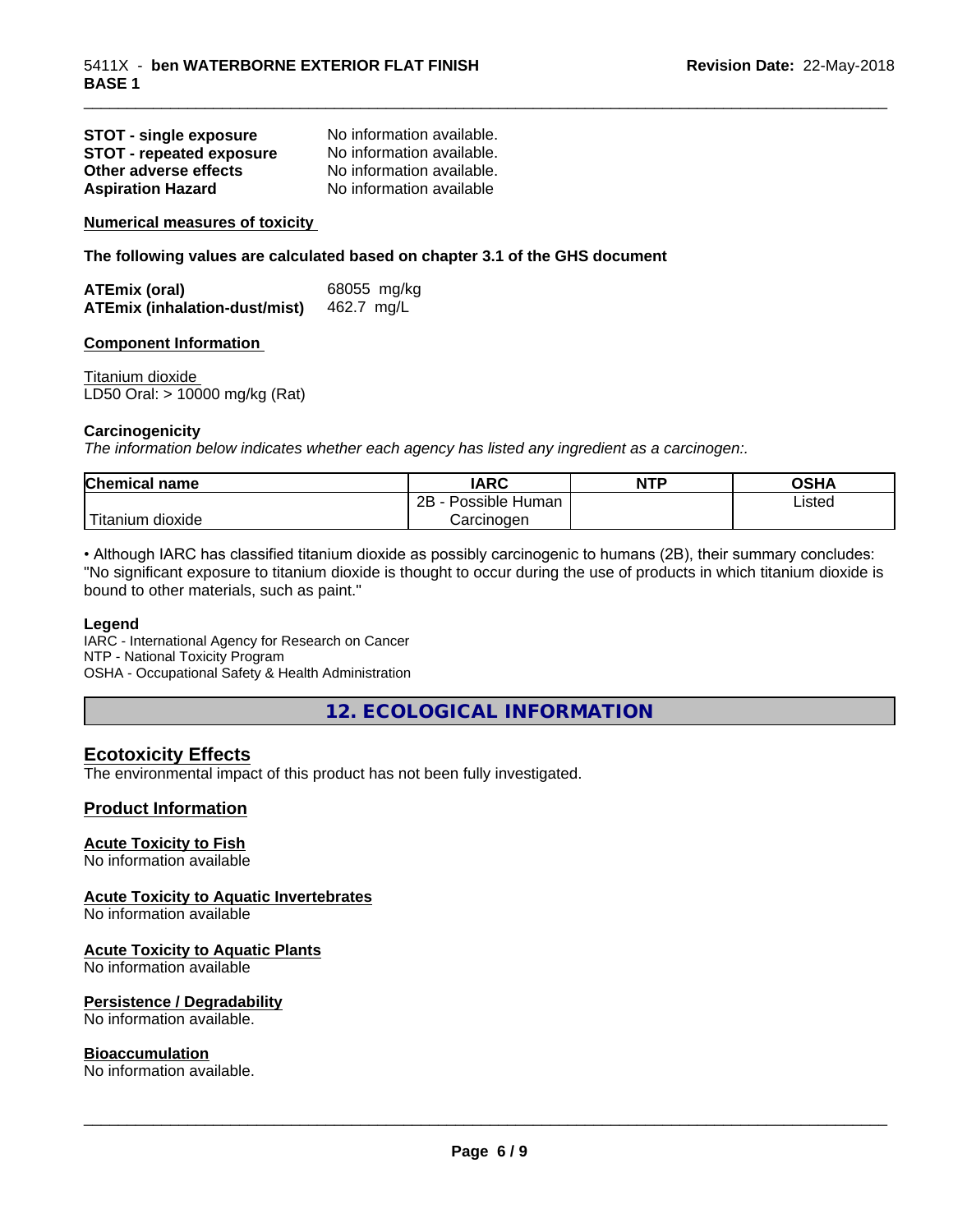## **Mobility in Environmental Media**

No information available.

**Ozone** No information available

## **Component Information**

## **Acute Toxicity to Fish**

Titanium dioxide  $LC50: > 1000$  mg/L (Fathead Minnow - 96 hr.) Carbamic acid, butyl-, 3-iodo-2-propynyl ester LC50: 230 µg/L (Bluegill sunfish - 96 hr.)

## **Acute Toxicity to Aquatic Invertebrates**

No information available

## **Acute Toxicity to Aquatic Plants**

No information available

|                                  | 13. DISPOSAL CONSIDERATIONS                                                                                                                                                                                               |
|----------------------------------|---------------------------------------------------------------------------------------------------------------------------------------------------------------------------------------------------------------------------|
| <b>Waste Disposal Method</b>     | Dispose of in accordance with federal, state, and local regulations. Local<br>requirements may vary, consult your sanitation department or state-designated<br>environmental protection agency for more disposal options. |
|                                  | 14. TRANSPORT INFORMATION                                                                                                                                                                                                 |
| <b>DOT</b>                       | Not regulated                                                                                                                                                                                                             |
| <b>ICAO/IATA</b>                 | Not regulated                                                                                                                                                                                                             |
| <b>IMDG/IMO</b>                  | Not regulated                                                                                                                                                                                                             |
|                                  | <b>15. REGULATORY INFORMATION</b>                                                                                                                                                                                         |
| <b>International Inventories</b> |                                                                                                                                                                                                                           |

\_\_\_\_\_\_\_\_\_\_\_\_\_\_\_\_\_\_\_\_\_\_\_\_\_\_\_\_\_\_\_\_\_\_\_\_\_\_\_\_\_\_\_\_\_\_\_\_\_\_\_\_\_\_\_\_\_\_\_\_\_\_\_\_\_\_\_\_\_\_\_\_\_\_\_\_\_\_\_\_\_\_\_\_\_\_\_\_\_\_\_\_\_

| <b>TSCA: United States</b> | Yes - All components are listed or exempt. |
|----------------------------|--------------------------------------------|
| <b>DSL: Canada</b>         | Yes - All components are listed or exempt. |

## **Federal Regulations**

| SARA 311/312 hazardous categorization |     |
|---------------------------------------|-----|
| Acute health hazard                   | Yes |
| Chronic Health Hazard                 | Nο  |
| Fire hazard                           | Nο  |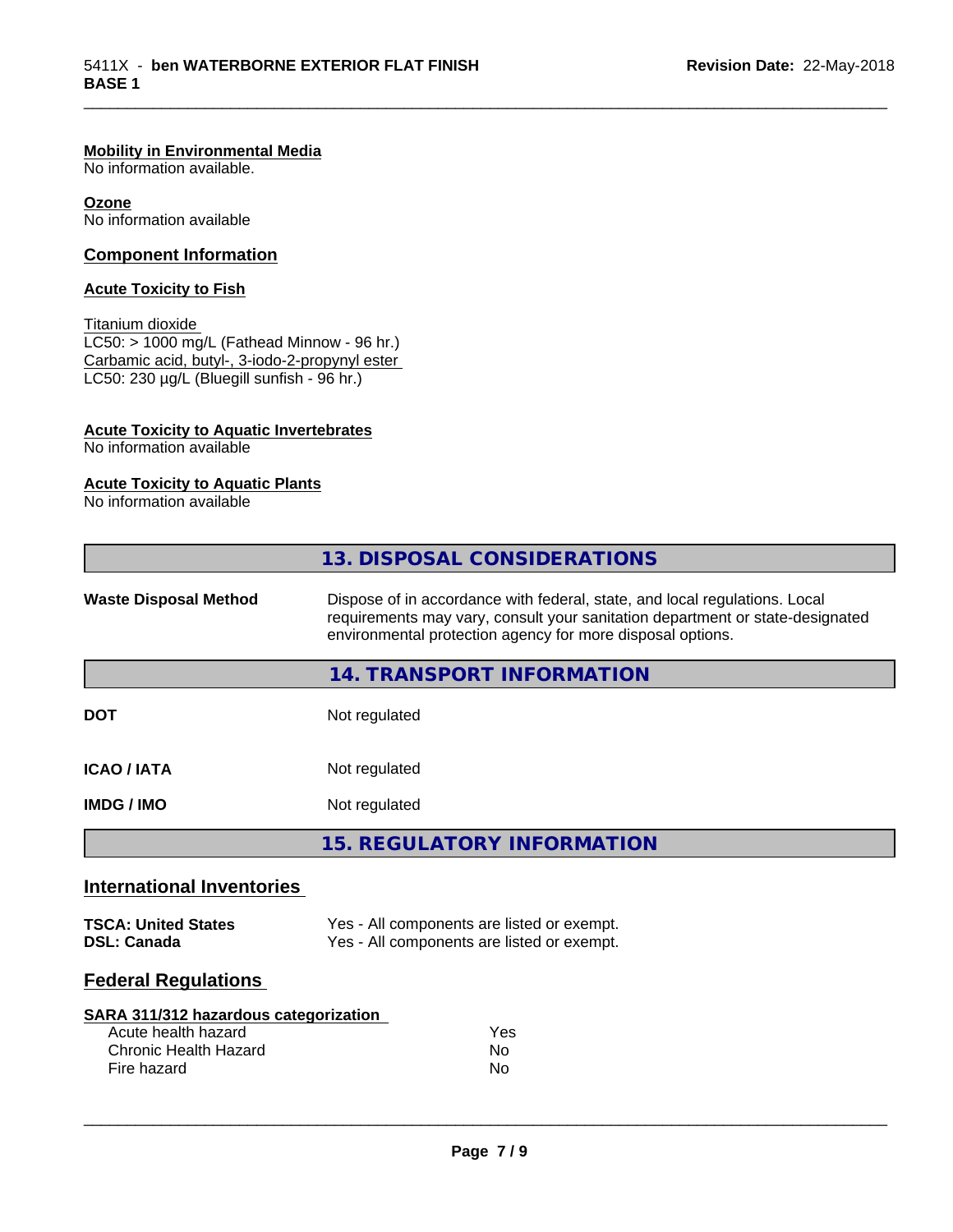| Sudden release of pressure hazard | No  |
|-----------------------------------|-----|
| Reactive Hazard                   | .No |

### **SARA 313**

Section 313 of Title III of the Superfund Amendments and Reauthorization Act of 1986 (SARA). This product contains a chemical or chemicals which are subject to the reporting requirements of the Act and Title 40 of the Code of Federal Regulations, Part 372:

\_\_\_\_\_\_\_\_\_\_\_\_\_\_\_\_\_\_\_\_\_\_\_\_\_\_\_\_\_\_\_\_\_\_\_\_\_\_\_\_\_\_\_\_\_\_\_\_\_\_\_\_\_\_\_\_\_\_\_\_\_\_\_\_\_\_\_\_\_\_\_\_\_\_\_\_\_\_\_\_\_\_\_\_\_\_\_\_\_\_\_\_\_

*None*

## **Clean Air Act,Section 112 Hazardous Air Pollutants (HAPs) (see 40 CFR 61)**

This product contains the following HAPs:

*None*

## **US State Regulations**

## **California Proposition 65**

# **AN** WARNING: Cancer and Reproductive Harm– www.P65warnings.ca.gov

### **State Right-to-Know**

| <b>Chemical name</b>    | <b>Massachusetts</b> | <b>New Jersey</b> | Pennsylvania |
|-------------------------|----------------------|-------------------|--------------|
| Titanium dioxide        |                      |                   |              |
| Diatomaceous earth      |                      |                   |              |
| Carbamic acid, butyl-,  |                      |                   |              |
| 3-iodo-2-propynyl ester |                      |                   |              |

#### **Legend**

X - Listed

## **16. OTHER INFORMATION**

**HMIS** - **Health:** 1 **Flammability:** 0 **Reactivity:** 0 **PPE:** -

## **HMIS Legend**

- 0 Minimal Hazard
- 1 Slight Hazard
- 2 Moderate Hazard
- 3 Serious Hazard
- 4 Severe Hazard
- Chronic Hazard

X - Consult your supervisor or S.O.P. for "Special" handling instructions.

*Note: The PPE rating has intentionally been left blank. Choose appropriate PPE that will protect employees from the hazards the material will present under the actual normal conditions of use.*

*Caution: HMISÒ ratings are based on a 0-4 rating scale, with 0 representing minimal hazards or risks, and 4 representing significant hazards or risks. Although HMISÒ ratings are not required on MSDSs under 29 CFR 1910.1200, the preparer, has chosen to provide them. HMISÒ ratings are to be used only in conjunction with a fully implemented HMISÒ program by workers who have received appropriate HMISÒ training. HMISÒ is a*